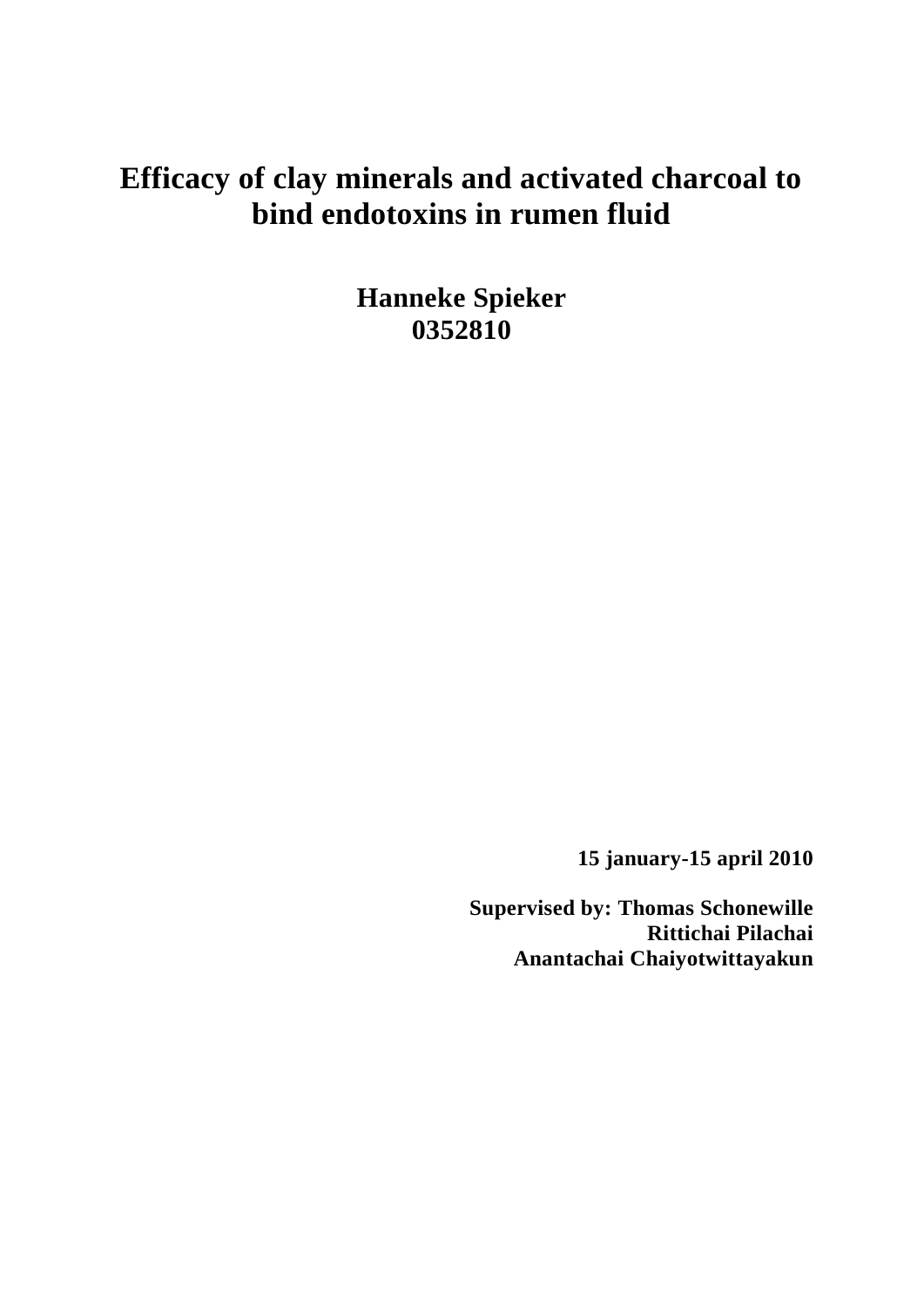| <b>SUMMARY</b>                                                                                                                                                                            | 3                                                                      |
|-------------------------------------------------------------------------------------------------------------------------------------------------------------------------------------------|------------------------------------------------------------------------|
| <b>INTRODUCTION</b>                                                                                                                                                                       | $\overline{\mathbf{4}}$                                                |
| <b>DEFINITION</b><br>CAUSES OF RUMINAL PH DEPRESSION<br><b>CLINICAL SIGNS OF SARA</b><br><b>ROLE OF LPS</b><br>PROPERTIES OF CLAY<br>PROPERTIES OF ACTIVATED CHARCOAL<br>AIM OF THE STUDY | 5<br>5<br>6<br>6<br>$\overline{7}$<br>$\overline{7}$<br>$\overline{7}$ |
| <b>MATERIALS AND METHODS</b>                                                                                                                                                              | 8                                                                      |
| TRIAL 1<br>TRIAL <sub>2</sub><br>TRIAL <sub>3</sub><br><b>LPS ANALYSIS</b><br>STATISTICAL ANALYSIS                                                                                        | 8<br>8<br>9<br>9<br>9                                                  |
| <b>RESULTS</b>                                                                                                                                                                            | 10                                                                     |
| TRIAL 1<br>TRIAL <sub>2</sub><br>TRIAL <sub>3</sub>                                                                                                                                       | 10<br>10<br>11                                                         |
| <b>DISCUSSION</b>                                                                                                                                                                         | 13                                                                     |
| <b>CONCLUSION</b>                                                                                                                                                                         | 13                                                                     |
| <b>ACKNOWLEDGEMENTS</b>                                                                                                                                                                   | 14                                                                     |
| <b>LITERATURE</b>                                                                                                                                                                         | 15                                                                     |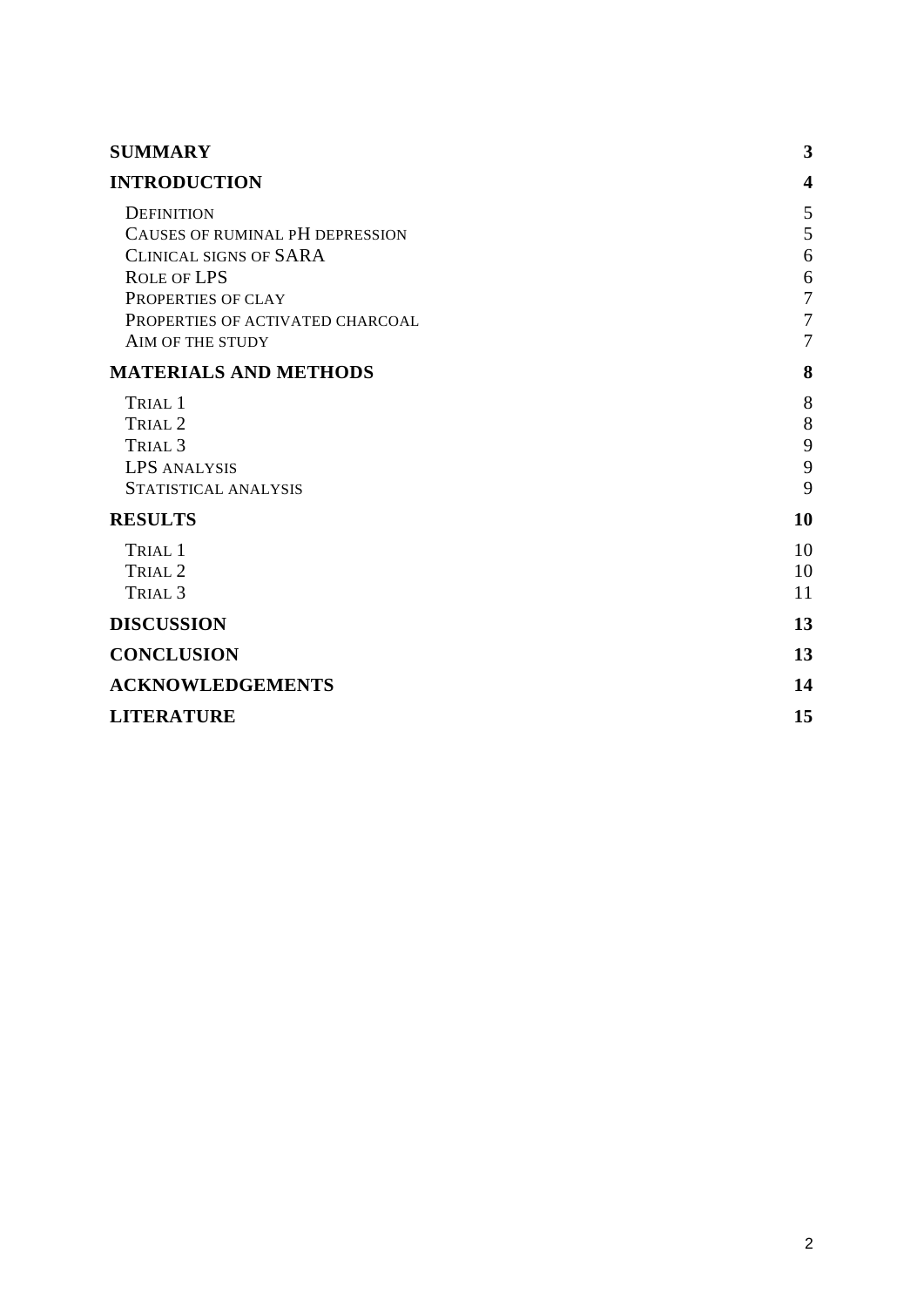### <span id="page-2-0"></span>**Summary**

Laminitis can be a herd health problem and is strongly associated with subacute rumen acidosis (SARA). Lipopolysaccharide concentration from Gram negative bacteria increases during periods of low ruminal pH levels and they can enter the bloodstream. LPS has a vasoactive function and is possibly responsible for laminitis to occur. It is known that clay minerals and activated charcoal are able to bind mycotoxins in vitro and they are being used as a foodadditive to prevent mycotoxicosis. Due to their structure and properties it is hypothesized that they are also capable of binding LPS in vitro. Three trials were conducted to determine if they are indeed able to bind LPS. The first two trials used a fixed amount of LPS, the third trial used an in vitro fermentation model to create an acidosis and subsequent rise in LPS. Three substances were used: activated charcoal, montmorrilonite and Amadeite. From the first two trials it appears that activated charcoal and montmorrilonite are capable to bind LPS in vitro. The third trial did not succeed in creating a rise in LPS although a acidosis was achieved.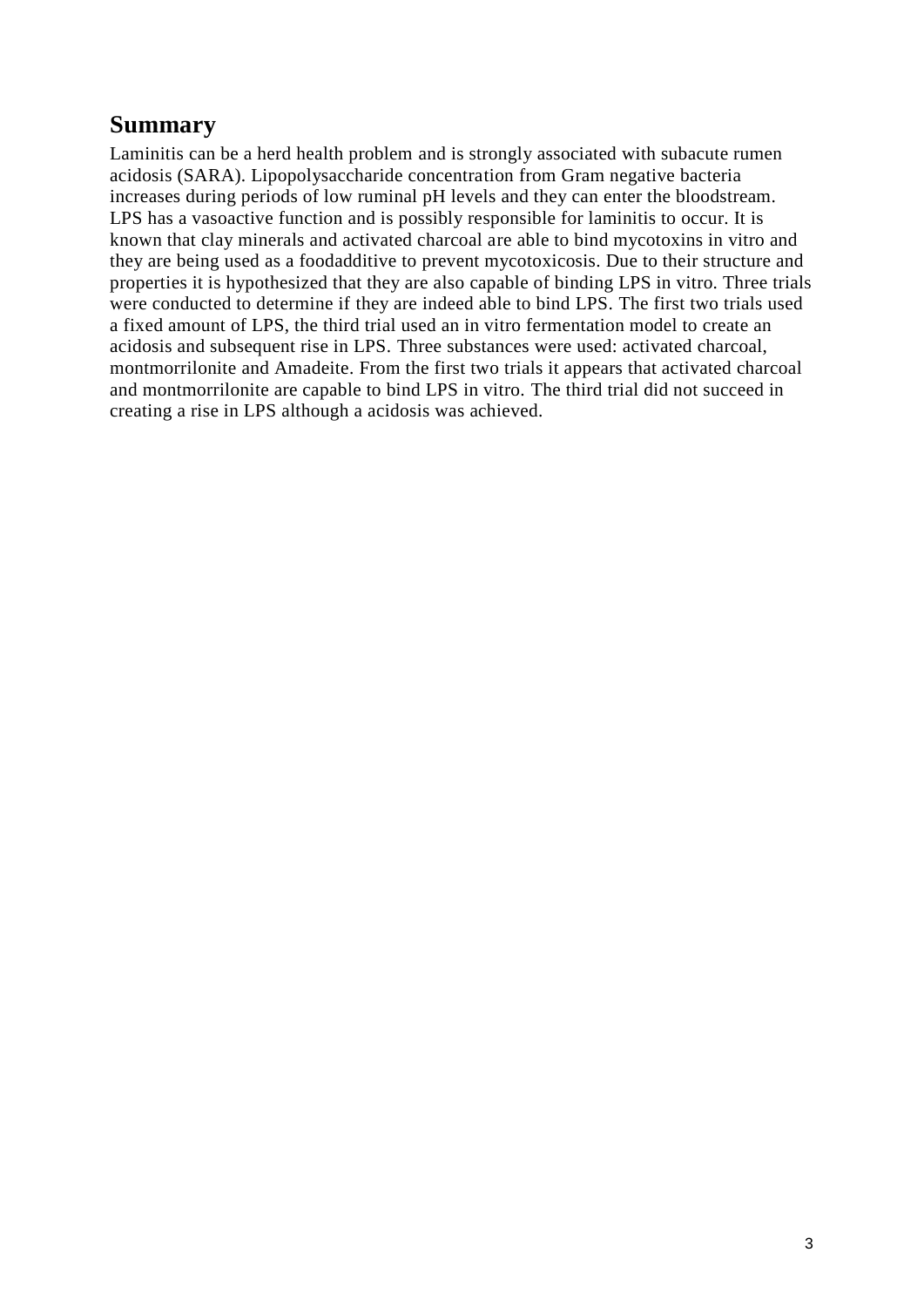### <span id="page-3-0"></span>**Introduction**

Lameness is a herd health problem of importance and can have a strong economical impact by causing increased veterinary cost and it has an effect on the reproductive efficiency.

There are multiple causes of lameness such as infectious diseases of the interdigital space for example foot rot or digital dermatitis. Traumatic damage to the sole can also occur when the cattle is housed in stables with hard or rough flours or when they have to walk long distances over rough roadways. Embedded stones for example can cause white line abcesses to form.

Laminitis is a condition where the bloodflow to the extremities is restricted which causes damage to the claws. Laminitis can be divided in three forms. Acute, subacute and subclinical (Greenough 2007). Acute laminitis is a consequence of a grain overload where the cow has eaten a large amount of grain and the pH of the rumen drops rapidly below 5.0. Affected animals show signs rapidly after overloading and an increase in heart rate, respiratory rate and liquid, light colored feces can be observed. Cows can become recumbent or crawl on their knees.

Subacute laminitis is a more subtle disorder were the only signs are that of a mild discomfort with cows shifting weight from leg to leg and they place their feet on the ground very carefully. Subacute laminitis is also associated with nutritional changes which can cause vasoactive substances to be released into the bloodstream that alter the bloodflow in the claw causing damage and discomfort.

Subclinical laminitis or pododermatitis aseptica diffuse is a disorder without clinical signs at the moment that structures in the claw are damaged but creates specific lesions that will show after a period of time. These lesions are caused by two different pathological processes. 1) The claw horn is weakened structurally and functionally and no longer able to endure loading and more vulnarabule to environmental agents. 2) the support system of the pedal bone and the integrity of the suspensory apparatus of the digit are weakened (Greenough 2007). Systemic vasoactive substances change the bloodpressure in the extremities and arteriovenous shunts start to form. This increases the bloodpressure in the claws and the vessels start to leak and are damaged and edema and hemorraghing occurs. The opening of the shunts also causes ischemia to occur in the dermis (Nocek et al 1997, Greenough 2007). As a result of the increased pressure and ischemia in the dermis the degeneration of the corium and the formation of horn is impaired. This can be detected in the sole 4 to 8 weeks after the initial damage is done as sole hemorraghes, white line defects, dorsal ridging of the wall or double soles (Nocek et al 1997). If the damage to the epidermis is severe the laminar layer can separate completely which will cause the pedal bone to shift. This creates even more damage to the soft tissue and necrosis can occur. The claw is tilted slightly which can be observed.

It is very difficult to distinguish between sole hemorraghes caused by subclinical laminitis or caused by traumatic damage to the sole. Housing should always be considered when sole bruising is found as a herd problem.

Subclinical laminitis has been associated with subacute rumen acidosis (SARA). This is a condition that occurs in both in dairy cattle as in beef cattle. The drop of the pH in the rumen, the formation of endotoxins (lipopolysaccharides) and damage to the rumenal wall can have a systemic effect that could possibly have an effect on the bloodflow in the extremitities and play a role in the occurence of laminitis.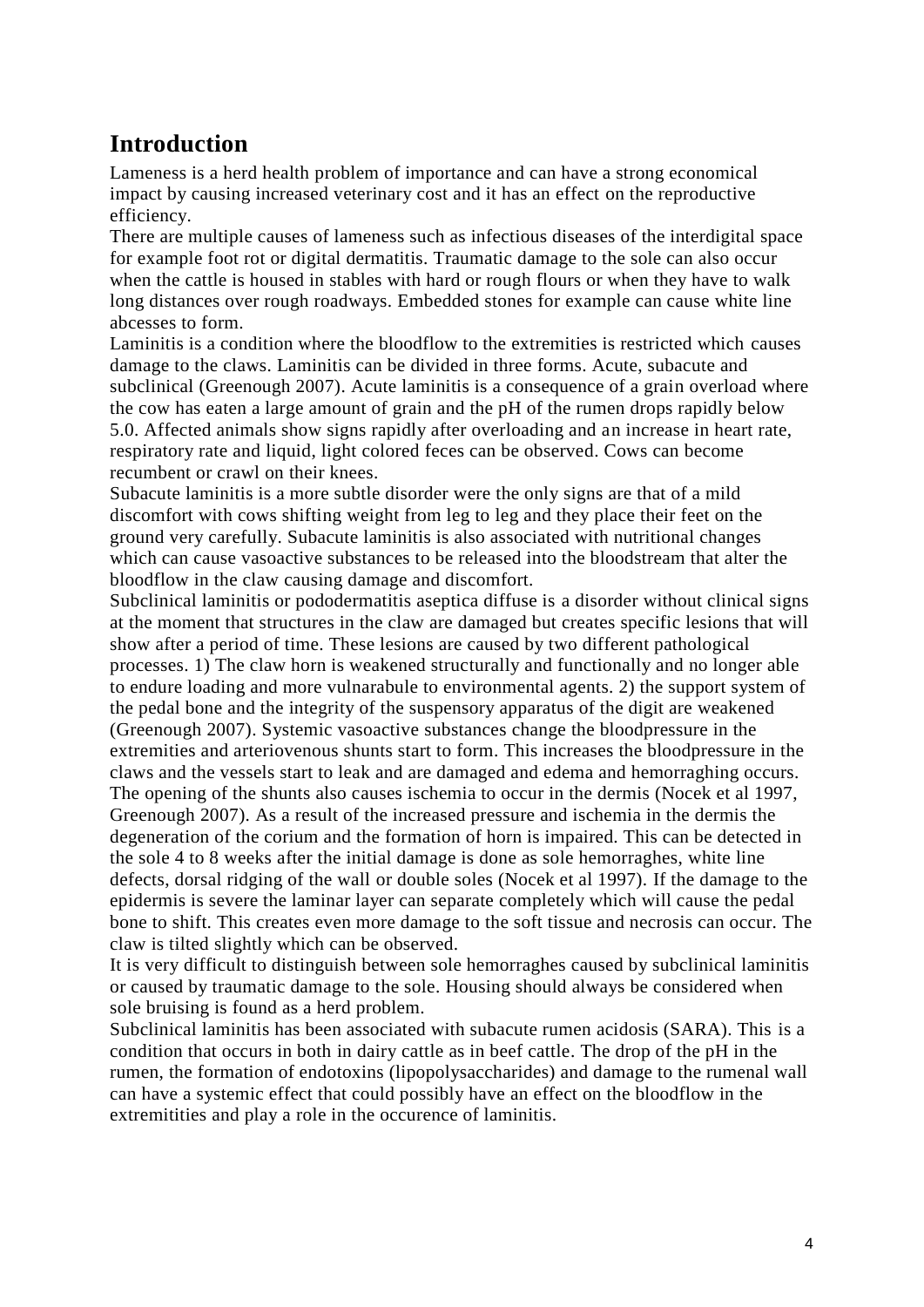For this paper I will explore the occurence of SARA and the role of LPS in the occurence of laminitis. I will also explain about clay minerals and activated charcoal to show why they could possibly be of use in preventing laminitis to occur.

#### <span id="page-4-0"></span>**Definition**

There are many definitions of when to speak of SARA based on method and location of taking rumen fluid samples. Samples taken by stomach tube, rumenocentesis or through a fistula from the ventral sac of the rumen differ in pH value. Samples taken by stomach tube can be diluted by saliva and are on average 0,3 point higher than samples taken by rumenocentesis (Plaizier et al 1998). Some researchers defined SARA as an condition in which the pH falls below 5,6 (Cooper et al 1996, Gozho et al, 2006). Other researchers use the threshold of 5,8 because cellulolytic bacteria can not grow under a pH of 6,0 (Russel et al 1996). Acute rumen acidosis occurs when the pH of the rumen drops below 5,2 (Owens et al 1998). In the case of subacute rumen acidosis the drop in pH is caused by a rise in volatile fatty acid and lactic acid synthesis. In the case of acute rumen acidosis, the more severe drop in pH is caused by accumulation of lactic acid caused by a decline in lactic acid utilizing bacteria. (Owens et al 1998)

The pH of the rumen fluctuates during the day and the most accurate way to measure the pH is by using an indwelling pH probe in the ventral sac of the rumen.

#### <span id="page-4-1"></span>**Causes of ruminal pH depression**

Several researchers have shown that supplementing cows with a diet high in grain can induce subacute rumen acidosis (Gozho et al 2006, 2007, Khafipour et al 2009) The feeding of more easy degradable carohydrates and less dietary effective fiber decreases the time spent on chewing. Reduced chewing time in turn reduces the rate of saliva flow. Saliva contains sodium bicarbonate that buffers the acids produced during fermentation. (Owens et al 1998). During episodes of SARA the drop in pH is caused by accumulation of volatile fatty acids (VFA). Diets high in rapidly fermentable carbohydrates and proteins cause the fermentation rate to increase and the production rate of VFA rises accordingly. Normally the VFA are absorbed through the rumenal wall. The rumenal mucosae are made of papillae which increase the absorption surface. The papillae increase in length when a diet is fed that contains grain, the produced VFA stimulate growth of the papillae (Nocek et al 1997). Cows that make the transition from the dry period to lactation without being fed a close up diet or lactation diet before partus are at a higher risk to develop SARA because the papillae in the rumen are not fully grown yet and the absorption surface is not sufficient for the high production of VFA (Stone 2004). When the absorption rate of VFA is reduced the exchange of bicarbonate for the ionized acids also reduces. Combined with the reduced saliva rate caused by a decrease of dietary fiber the concentration of bicarbonate in the rumen fluid can be too low to effectively act as a buffer in the rumen. (Krause et al 2006)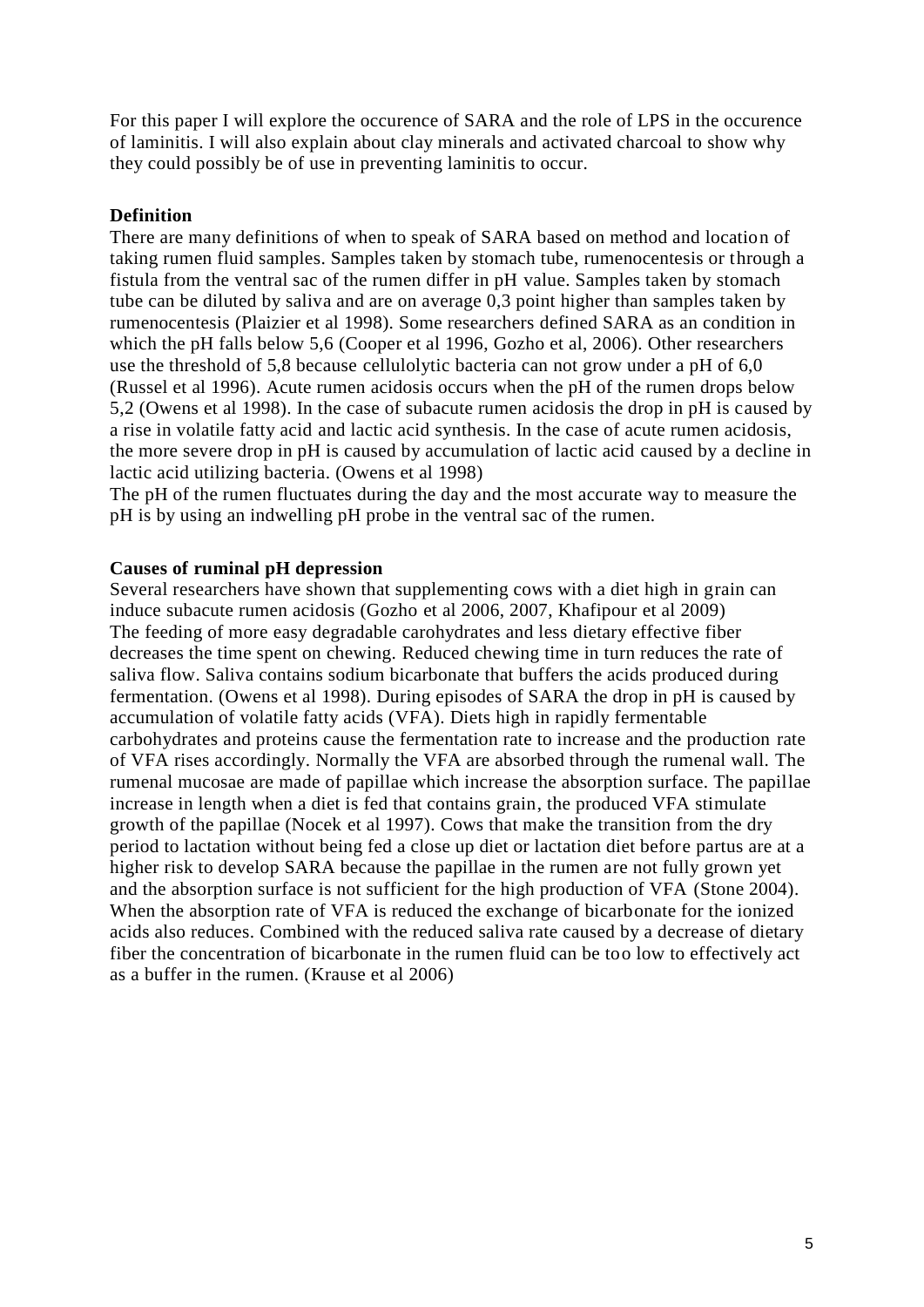#### <span id="page-5-0"></span>**Clinical signs of SARA**

Laminitis has long been associated with SARA and other health problems such as liver abcesses, rumenitis, decreased dry matter intake (DMI) and decreased milk production can also be caused by SARA (Nocek et al 1997). Experimentally induced SARA leads to a reduced DMI (Gozho et al 2006, Keunen et al 2002) because of a decreased digestion of fiber, when the pH drops below 6.0 cellulolytic bacteria loose function and the digestion of fibers slows down (Russel et al 1996). The often recurrent drop in pH can change the rumen osmalality and when this occurs fluid is atracted to the rumen from the blood. The influx of fluid and increase of pressure can damage the rumen wall and abcesses can form. Repair of the rumen wall can lead to hyperkeratosis and this changes the permeability of the rumen wall and absorption of the VFA will decrease. (Krehbiel et al 1995) Laminitis can be caused by the production of histamine and LPS which have a vasoactive effect. This changes the bloodflow to the extremities and ischemia can occur and damage to the tissues in the corium. (Nocek et al 1997)

Sometimes a drop in milkfat can be seen due to an inversion in the ratio of the VFA in the rumen. Normaly acetate is the most dominant followed by proprionate and butyrate. When the pH drops, butyrate and proprionate increase and the production of acetate decreases, since acetate is used for fatsynthesis the milk fat percentage will drop. (Goad et al 1998) This is however not a sign in all cases of SARA. (Garret et al 1999)

#### <span id="page-5-1"></span>**Role of LPS**

Endotoxin or lipopolysaccharides (LPS) are a structural part of the bacterial cell wall of Gram negative bacteria and consists of three parts: a side chain, core polysaccharides and Lipid A which possesses the endotoxic activity. Lipid A has a negative charge (Epand et al 1999). Upon entering the bloodstream LPS is capable of activating the immune system and Gozho et al (2006, 2007) have shown that acute-phase proteins such as serum amyloid A (SAA) and haptoglobin (Hap) are elevated after inducing SARA with a rise in rumen LPS although they could not detect any LPS in the blood.

Emmanuel et al 2007 have shown that endotoxin are capable of crossing over the rumenal wall in vitro under acidotic ( $pH < 5,0$ ) and subacute acidotic ( $pH < 5,6$ ) conditions.

LPS levels in the rumen rise as the pH drops because Gram negative bacteria die and the LPS from the cell wall is released. Growing and dividing bacteria also release LPS from their outer membrane (Rietschel et al 1994). Combined with the low pH and the possible damage to the rumen epithelium it is possible for the LPS to cross the rumen wall and enter the bloodstream

A recurrent low rumen pH is accompanied by increased concentrations of endotoxins (Gozho et al, 2006, Emmanuel et al, 2008) and it has been suggested by Greenough (2007) that these endotoxins play an important role in the development of laminitis. Not al researchers were able to induce an inflammatory respons. Khafipour et al (2009a) did induce a rise in LPS in the rumen fluid without an systemic inflammatory respons in an experiment where cows were fed a diet high in alfalfa pellets. A similar experiment by Khafipour et al (2009b) using a diet high in grain in contrast did succeed in inducing a systemic respons as seen by a rise in acute phase proteins serum amyloid A, haptoglobin and LPS-binding protein.

The underlying mechanism might be that a recurrent low rumen pH damages the rumen epithelium thereby enhancing the transfer of endotoxins to the blood as shown by Emmanuel et al (2007).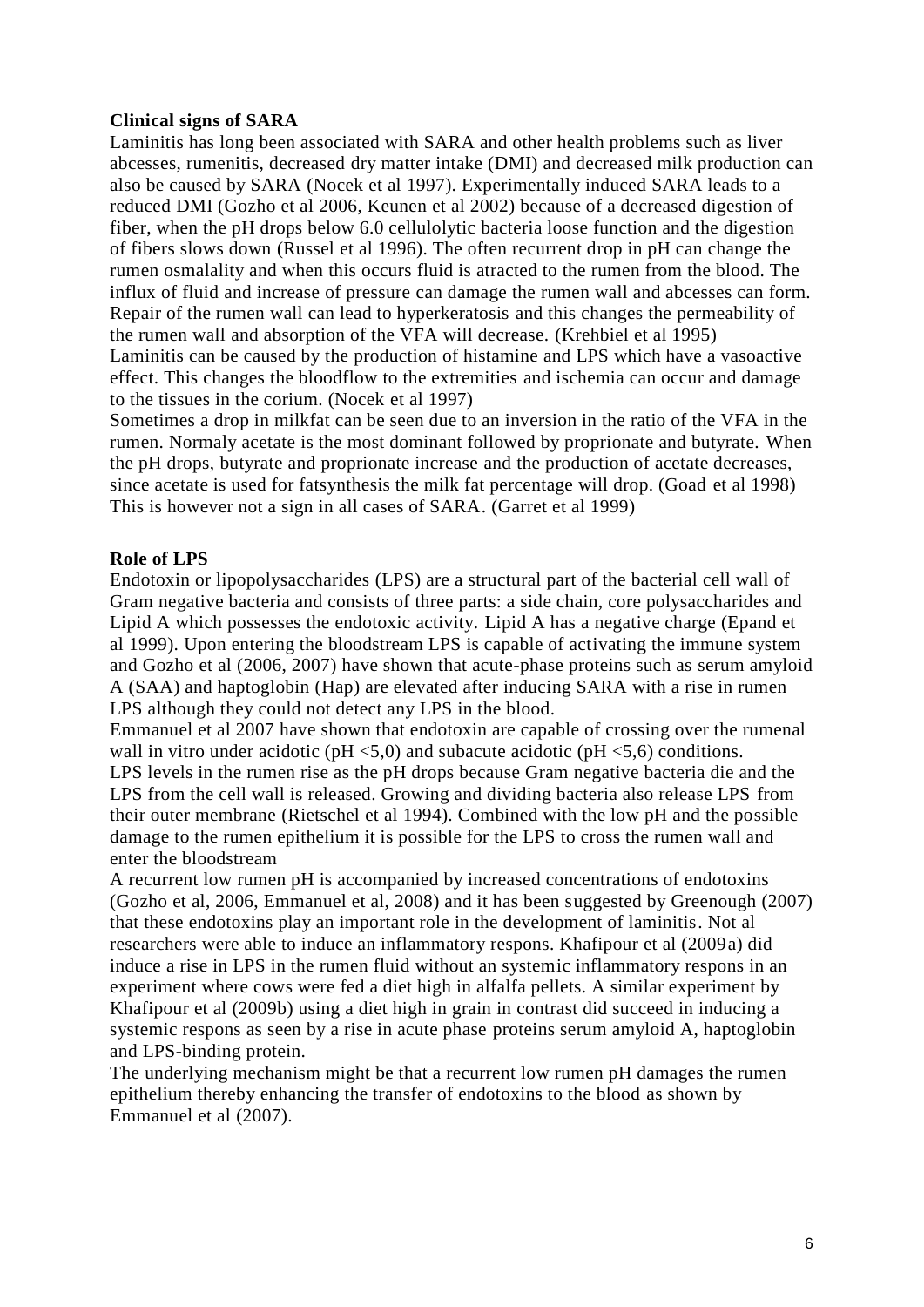#### <span id="page-6-0"></span>**Properties of clay**

Clay minerals are naturally derived substances that have been used succesfully in adsorption of mycotoxin to prevent health problems in cattle, pigs and poultry due to feeding of contaminated feedstufs (Diaz et al 2002).

It is because of the large surface area due to the multilayered structure and the positive charge between the layers that many toxins can be trapped by clay minerals.

Montmorillonite is a clay aluminum silicate and has a 2:1 layer structure of tetrahedral and octahedral sheets It has the capacity to substitute the  $Si_{4+}$  for  $Al_{3+}$  in the tetrahedral sheet and substitute trivalent cations for divalent cations in the octahedral sheet. This creates a net positive charge in the sheet which can attract negatively charged ions and organic elements such as LPS (Murray 2000, G. Bugla-Płoskońska et al 2009). Montmorillonite swells when added to water and this contributes to its large internal

surface and thus a great adsorption capacity (White et al 1983)

Amedeite is a manmade product made by adding seaweed to montmorrilonite in order to increase the space between the layers so that larger particles can also be trapped.

Ditter et al (1983) showed that bentonite is a potent adsorber of endotoxin in vitro. Bentonite is mainly composed of montmorillonite.

Gardiner et al (1993) showed that terra fullonica (an aluminum silicate like montmorrilonite) significantly reduced systemic signs of endotoxeamia in rats with experimentally induced gastro-enteritis.

It has been shown that clay minerals are able to perform in the rumen. Diaz et al (2002) have shown that both clay minerals and activated charcoal have the ability to adsorp aflatoxin B1 under different pH conditions in vitro. Spotti et al (2004) have shown that clay minerals have a great adsorbing capacity for mycotoxin in rumen fluid.

#### <span id="page-6-1"></span>**Properties of activated charcoal**

Activated charcoal has long been used as an oral supplement to adsorb toxins and also in haemofiltration systems to treat patients with sepsis (endotoxaemia). Charcoal is the end product of destructive distillation or organic or inorganic materials. It is then chemically treated to activate it and increase the internal surface for absorption and it can also be coated to use for example in heamofiltration systems. (Jaber 1997)

Research has shown that activated charcoal is succesful when applied in cases of gastrointestinal inflammation (Gardiner et al)

Stecko et al (2000) have shown that activated charcoal is capable of removing endotoxin in vitro from bovine plasma and in fact binds 50% of the endotoxin. Miatra et al (1981) found that activated charcoal binds 96% of endotoxin in saline but only 23% in canine serum.

#### <span id="page-6-2"></span>**Aim of the study**

The aim of the current experiment is to evaluate the capacity of activated charcoal and two clay minerals: montmorillonite and Amadeite® to trap lipopolysaccharides (LPS) in vitro.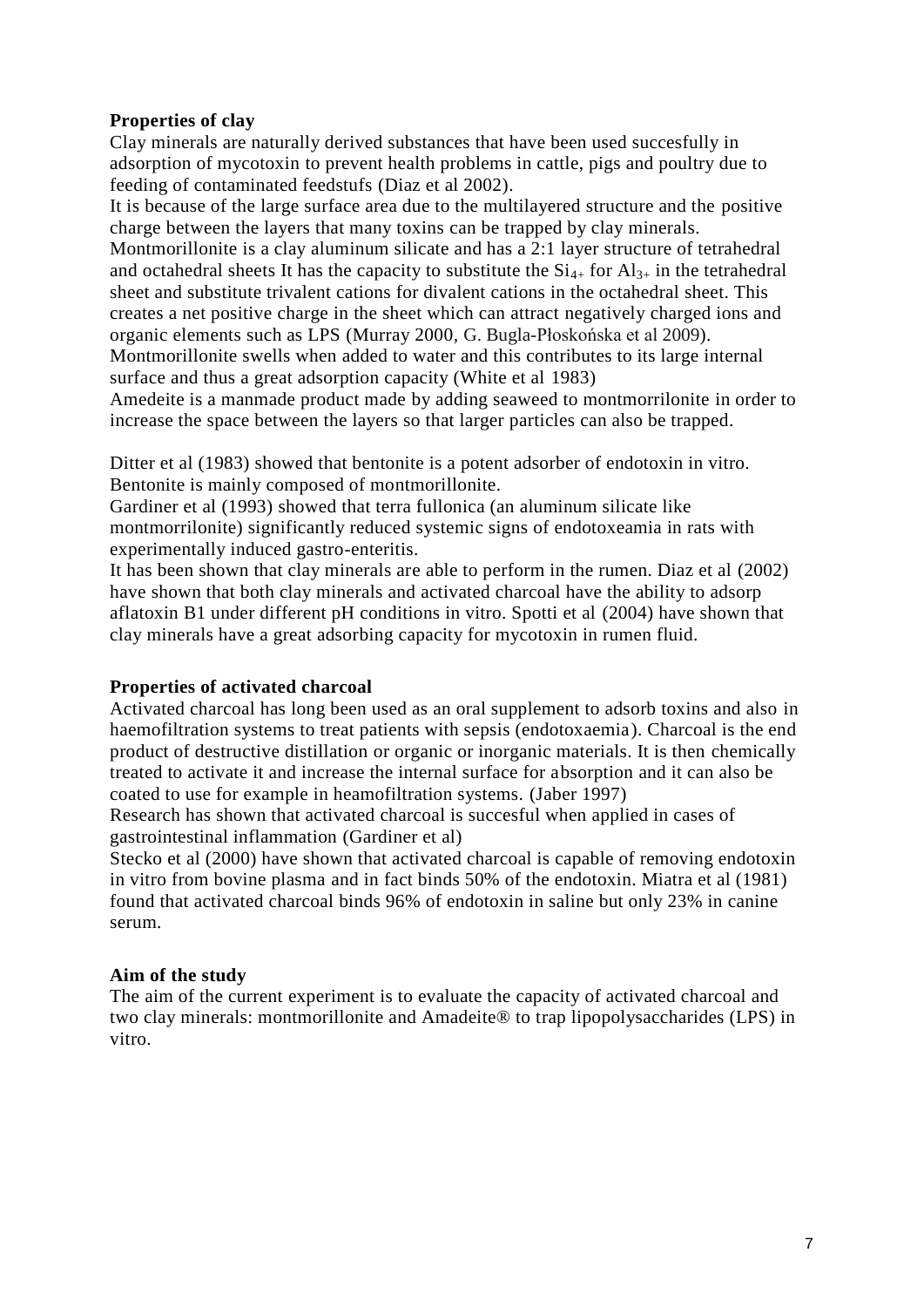### <span id="page-7-0"></span>**Materials and methods**

Three trials were conducted in order to determine if the clay minerals and activated charcoal are capable of absorbing LPS. In the first trial only a buffer was used to see if the treatments were capable of binding the LPS. The second trial used sterilized rumen fluid as medium to see if there is any interference of components in the rumen fluid with the binding capacity of the treatments. The third and last trial used rumen fluid and ground cassava chip as a base for in vitro fermentation to see if that process, the microflora in the rumen or the diet would interfere with the LPS binding effect.

#### <span id="page-7-1"></span>**Trial 1**

Two levels of pH (at 6.5 and 5.5) were studied and 5 treatments: positive control (which is LPS only), negative control (which is treatment only), activated charcoal (Sigma Aldrich), montmorillonite (Sigma Aldrich) and Amadeite® (Olmix) were employed. All adsorbents were performed in triplicate except for the positive and negative controls which were performed in duplicate. Sampling times were at 0 and 60 min for LPS analysis. The absorbents were suspended in a phosphate buffer which was made by dissolving NaCl 80 g, KCl 2 g, Na<sub>2</sub>HPO<sub>4</sub> 14.2 g, KHPO<sub>4</sub> 2.4 g in 800 ml distilled water. pH was adjusted to 7.4 with HCL 1 M, solution was transferred to a graduated cylinder and adjusted to 1000 ml with distilled water. The solution was sterilised by autoclaving at 121 ºC for 20 minutes. The phosphate buffer was adjusted to pH 6.5 and 5.5 by using 1M HCL and 1M NaOH. The adsorbents were suspended in the buffer to reach final concentration of 10 mg of product/10 ml (0.1% w/v). 10 ml of the buffer was placed into 15 ml pyrogen-free centrifuge tubes. 0.01 ml (10 µl) was removed from the tubes. 10 mg of the adsorbents was then added and the suspension was thoroughly mixed with a vortex mixer. LPS was suspended in the phosphate buffer to reach a final concentration of 20  $\mu$ g/ml.  $0.01$  ml  $(10 \mu l)$  of the LPS solution was added to the adsorbent solution. The solution was then incubated for 60 minutes at  $39^{\circ}$ C. Samples were centrifuged at  $3500$  rpm (Kokusan H-103n) for 15 min and then 1 ml was placed in 1.5 ml pyrogen-free tubes in duplicate and stored at  $-20^{\circ}$ C until LPS analysis.

#### <span id="page-7-2"></span>**Trial 2**

2 levels of pH at 6.5 and 5.5 were studied and 5 treatments: positive control (which is LPS only), negative control (which is treatment only), activated charcoal, montmorillonite and Amadeite<sup>®</sup>) were employed. All adsorbents were performed in triplicate, except for the positive and negative controls wich were performed in duplicate. Sampling times were at 0 and 60 min for LPS analysis. Rumen fluid was taken from 2 rumen fistulated dry cows which were fed a diet of roughage and concentrate at a 40:60 ratio for at least 7 days before the start of the trial. The cows were fed 4 kg of rice straw and 6 kg of concentrate (1,3 kg rice bran; 2,5 kg soybean meal; 2,05 kg cassave chips; 0,15 kg Dairy premix minerals).

The rumen fluid was strained through 3 layers of gauze and then centrifuged 3 times (Hermle Z206A). Each time the supernatant was transferred to another centrifuge tube. Each time the rumen fluid was centrifuged at 3000 x g for 15 minutes. After centrifuging the rumen fluid was autoclaved at 121 ºC for 20 minutes. In two Erlenmeyer flasks capped with a stopper and a Bunsen valve, 350 ml of rumen fluid and 350 ml of sterilized mineral buffer of pH 6.8 (.408% potassium dihydrogen phosphate, .02% magnesium sulfate, .05% sodium chloride and .05% calcium chloride dihydrate) were combined.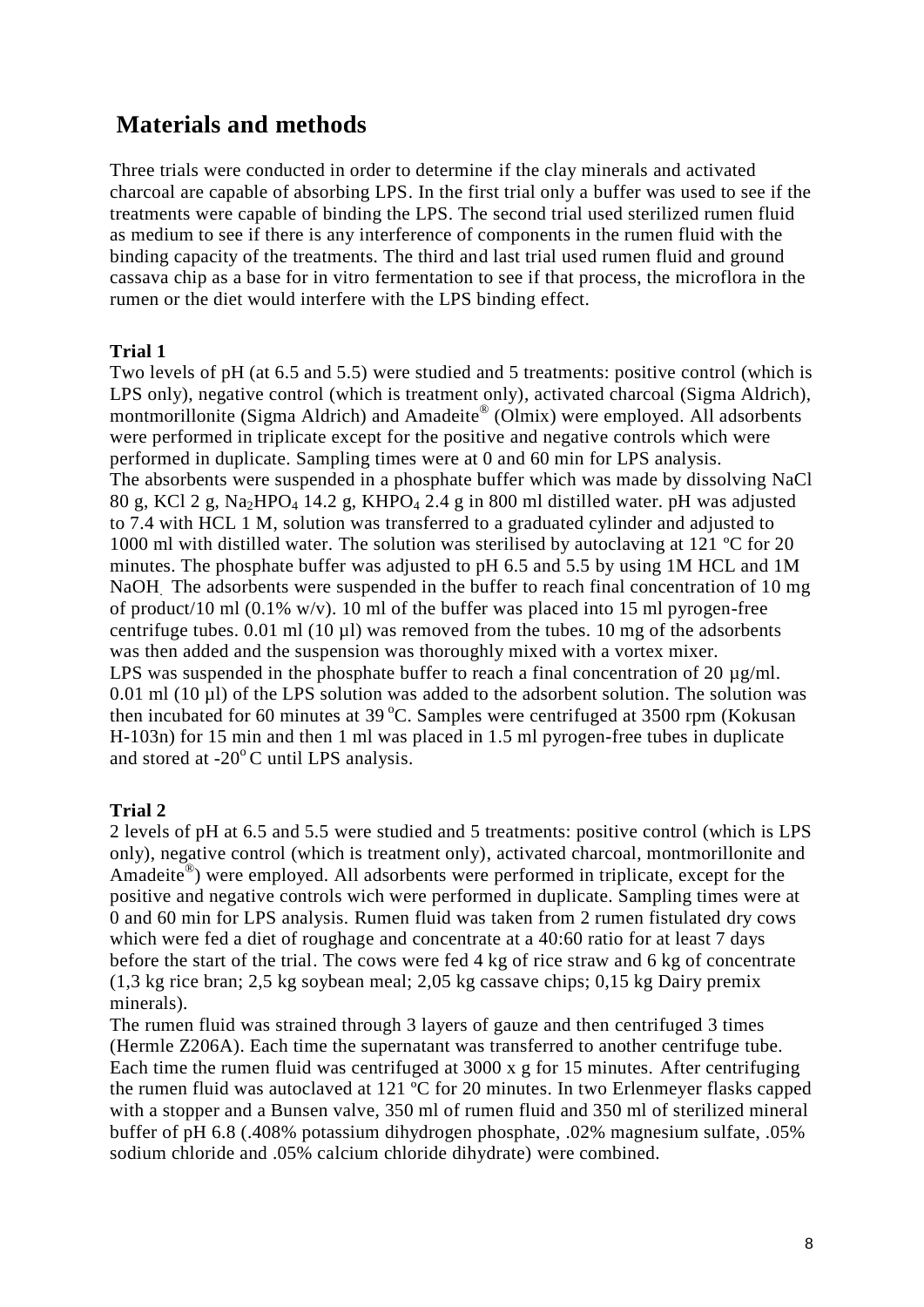pH was adjusted to 6.5 and 5.5 with 1 M HCL and 1 M NaOH. The flask was continuously flushed with  $CO<sub>2</sub>$ . 20 ml of rumen buffer solution was then placed in stock bottles with 20 mg of adsorbent to reach a final concentration of 0.1% w/v. 0.02 ml was taken from the stock bottles and 0.02 ml of LPS solution at a concentration of 20 µg/ml was added. Solution was thoroughly mixed and flushed again with  $CO<sub>2</sub>$  before incubation for 60 min at 39 ºC. After incubation 10 ml of the sample was placed in centrifuge tubes and the tubes were centrifuged for 30 min at 3500 rpm (Kokusan H-103n). After centrifuging 1 ml was passed through a dispossible 0.22 µm sterile filter (Sartorius Stedim Biotech Minisart syringe filter) in order to eliminate any fine particles that were not suspended by centrufuging. Samples were stored in 1.5 ml pyrogen-free tubes at -20 ºC for LPS analysis.

#### <span id="page-8-0"></span>**Trial 3**

Four treatments (control, activated charcoal, montmorillonite and Amadeite®) were employed. All adsorbents were performed in triplicate. Sampling times were at 0, 6 and 9 hours after incubation.

Rumen fluid, collected from 2 rumen fistulated cows fed a diet of roughage and concentrate at a 40:60 ratio for at least 7 days before the start of the trial. Fluid was kept under anaerobic conditions and at 39 °C during transport. 900 ml of rumen fluid and 900 ml of sterilized mineral buffer of pH 6.8 according to Nagaraja 1978 (.408% potassium dihydrogen phosphate, .02% magnesium sulfate, .05% sodium chloride and .05% calcium chloride dihydrate) were combined in an Erlenmeyer flask capped with a stopper and Bunsen valve. The flask and its contents were flushed with  $CO<sub>2</sub>$  while on a heater and magnetic stirrer. 0.1 ml of resazurin (100 mg dissolved to 100 ml  $dH<sub>2</sub>0$ ) and 0.35 g of  $NaS<sub>2</sub>9H<sub>2</sub>0$  in 37 ml of NaOH were added to the solution, in order to see when anaerobic conditions are achieved (color change) adapted from Manke 1968. After thoroughly mixing and heating to 39 ºC, 50 ml of rumen fluid solution was extracted and added to the stock bottle containing 5 g of purified ground cassava chip and 50 mg of adsorbent to reach a final concentration of 0.1% w/v. These were thoroughly mixed and placed into the incubator at 39 ºC. After incubation pH was measured with a portable pH meter (Mettler Toledo SG2 SevenGo) and 10 ml was placed in centrifuge tube and centrifuged for 30 min at 3500 rpm (Kokusan H-103n). After centrifuging 1 ml was passed through a dispossible 0.22 µm sterile filter (Sartorius Stedim Biotech Minisart syringe filter) and placed in pyrogen-free tubes and heated at  $100^{\circ}$ C for 30 min in a waterbath and stored at -20  $^{\circ}$ C until LPS analysis. An additional 9 ml was taken and placed in a bottle with 1 ml of 1 M  $H<sub>2</sub>SO<sub>4</sub>$  and stored at -20 °C for volatile fatty acid analysis.

#### <span id="page-8-1"></span>**LPS analysis**

The concentration of free LPS in the rumen fluid will be determined by a chromogenic kinetic Limulus amebocyte lyase (LAL) according to Ghozo et al. (2005).

#### <span id="page-8-2"></span>**Statistical analysis and calculations**

All data were analyzed with one-way analysis of variance (ANOVA) using a general linear model (GLM) and Turkey's multiple comparisons test, with differences considered significant at P<0,01. SPSS version 16 for windows.

Adsorption percentages were calculated as followed: EU in ml/200.000 = a. 100 x (1-a) = adsorption percentage. 200.000 EU/ml were added to the positive control samples.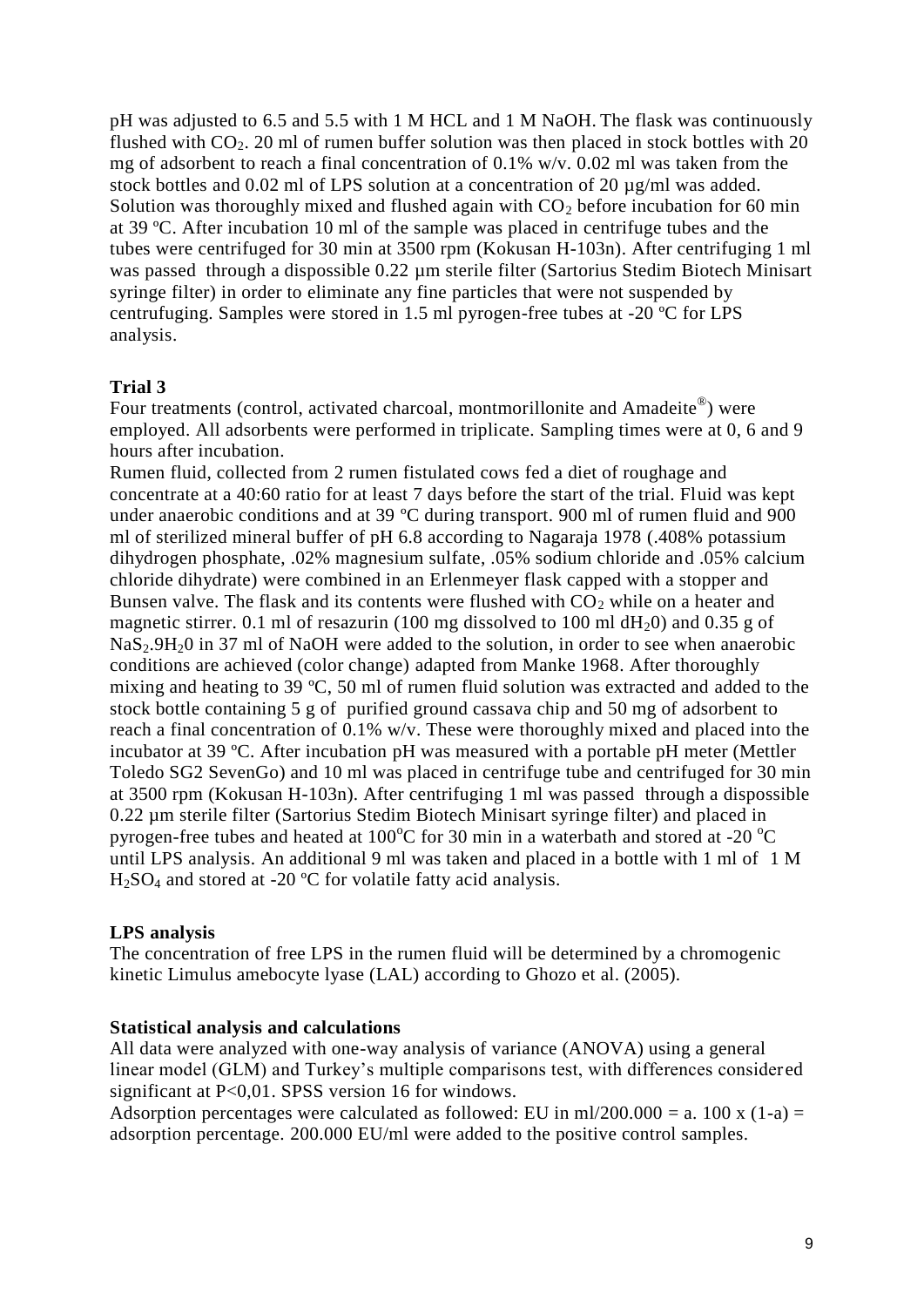## <span id="page-9-0"></span>**Results**

### <span id="page-9-1"></span>**Trial 1**

As shown in figure 1 activated charcoal and montmorrilonite show similar absorbtion percentages for the different pH levels. Only Amadeite shows a big difference between time and pH levels, for both pH levels the amount of LPS even increases after incubation.



*Figure 1) mean absorption percentages and standard deviations of treatments in buffer solution.*

There was a significant effect of time on the absorption percentage  $(P<0,01)$  but no effect of pH on absorption percentage  $(P>0,01)$ . There was a significant difference between Amadeite® and activated charcoal and between Amadeite® and montmorillonite (P<0.01) but not between activated charcoal and montmorillonite (P>0,01). There was also a signifficant effect of treatment on absorption percentage.

### <span id="page-9-2"></span>**Trial 2**

As in trial 1 montmorrilonite showed no significant difference between pH level or time of sampling.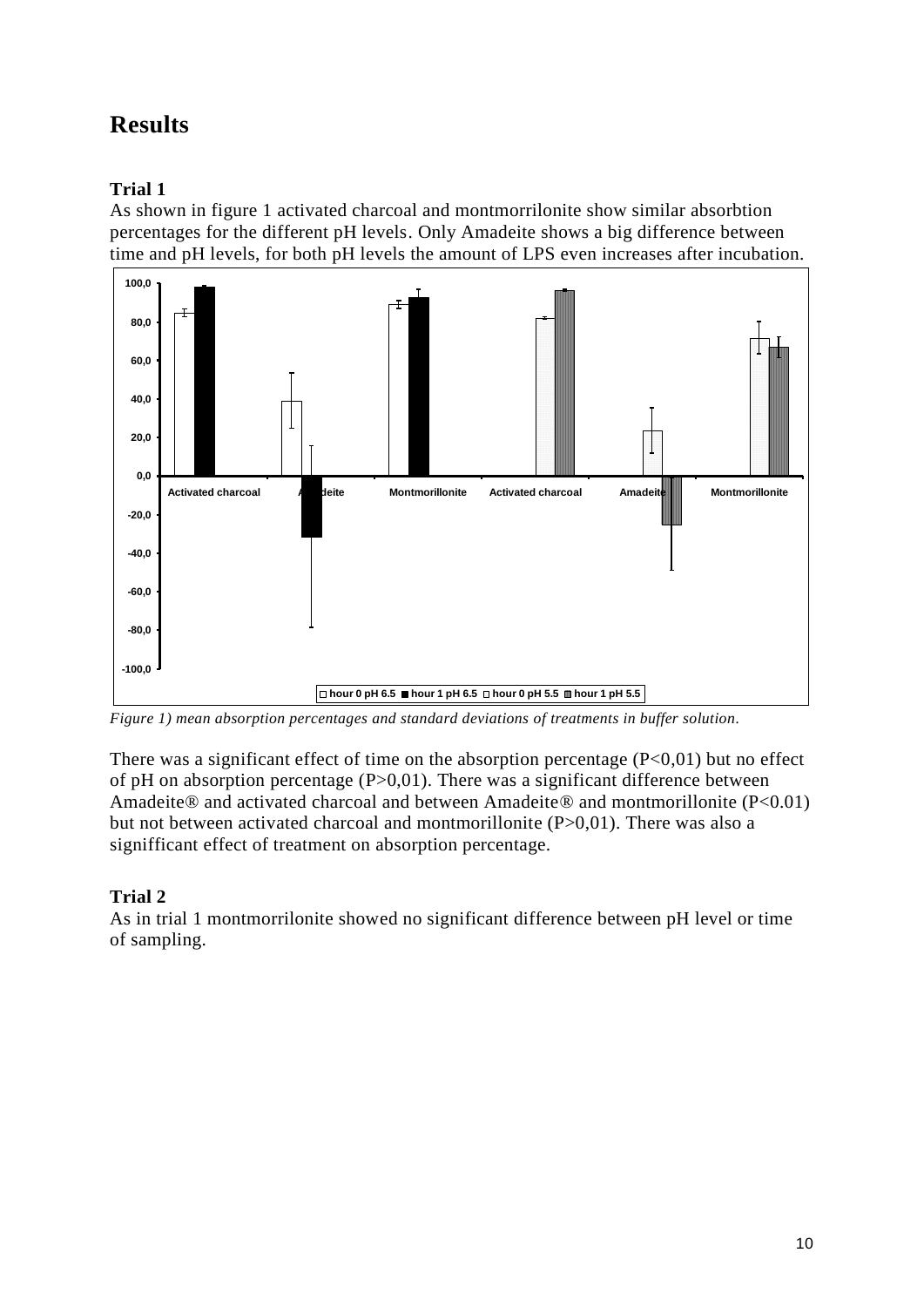

*Figure 2) mean absorption percentages and standard deviations of treatments in rumen fluid.*

In trial 2 there was a significant effect of time on the adsorption percentage  $(P<0,01)$  but there were no significant effects of treatment or pH on the adsorption percentage  $(P>0.01)$ .

#### <span id="page-10-0"></span>**Trial 3**

There was no significant difference between the pH at the start of the trial or in the drop during in vitro fermentation  $(P< 0.01)$ . There was also no significant difference between the treatments for the concentration of LPS for the same time of sampling  $(P<0,01)$ . There was a signifanct difference between hour 0 and 6 and between hour 6 and 9 for all the treatment groups  $(P>0,01)$ .



*Figure 3) pH changes over time during in vitro fermentation.*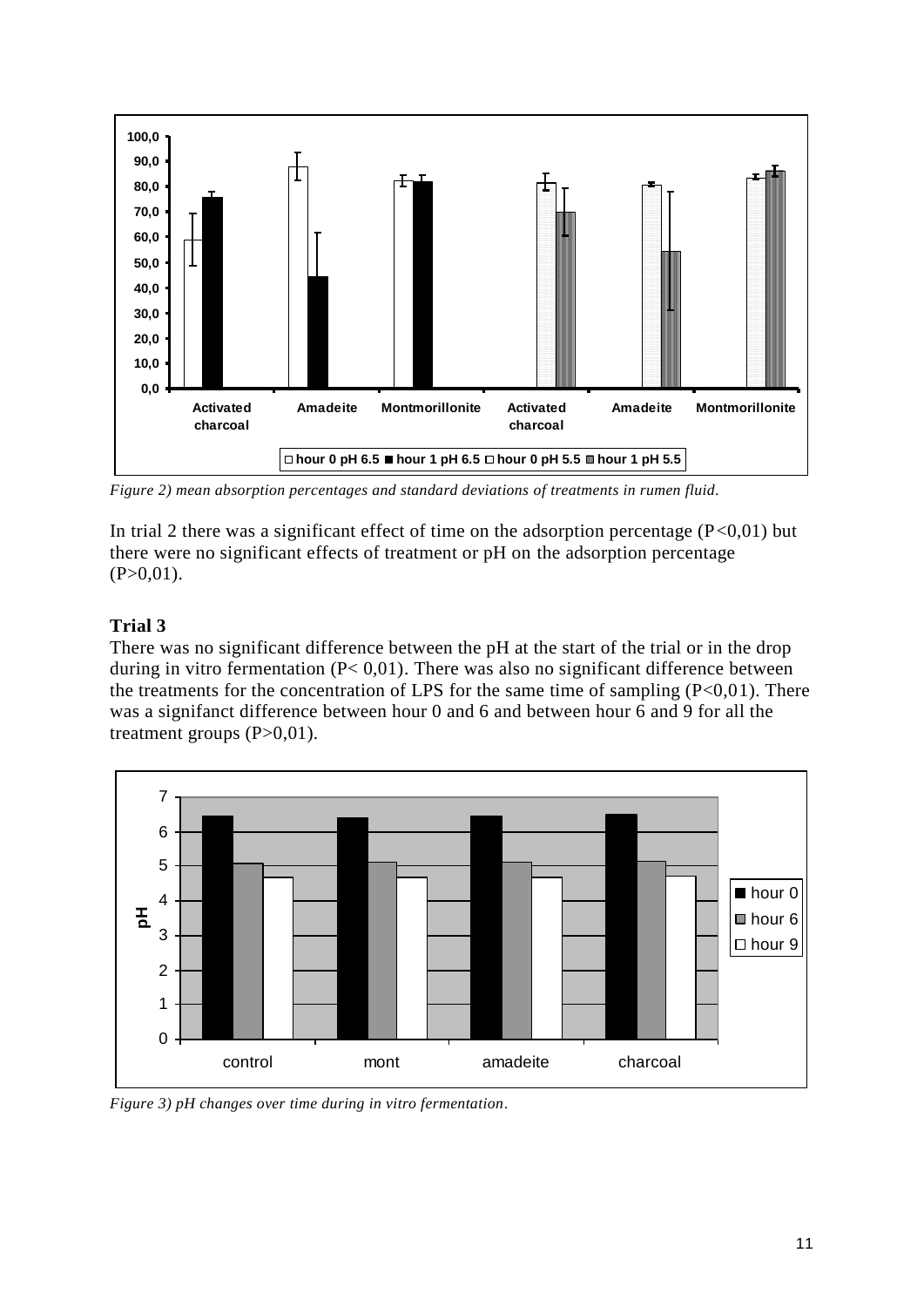

*Figure 4) concentration (EU/ml) of LPS over time during in vitro fermentation.*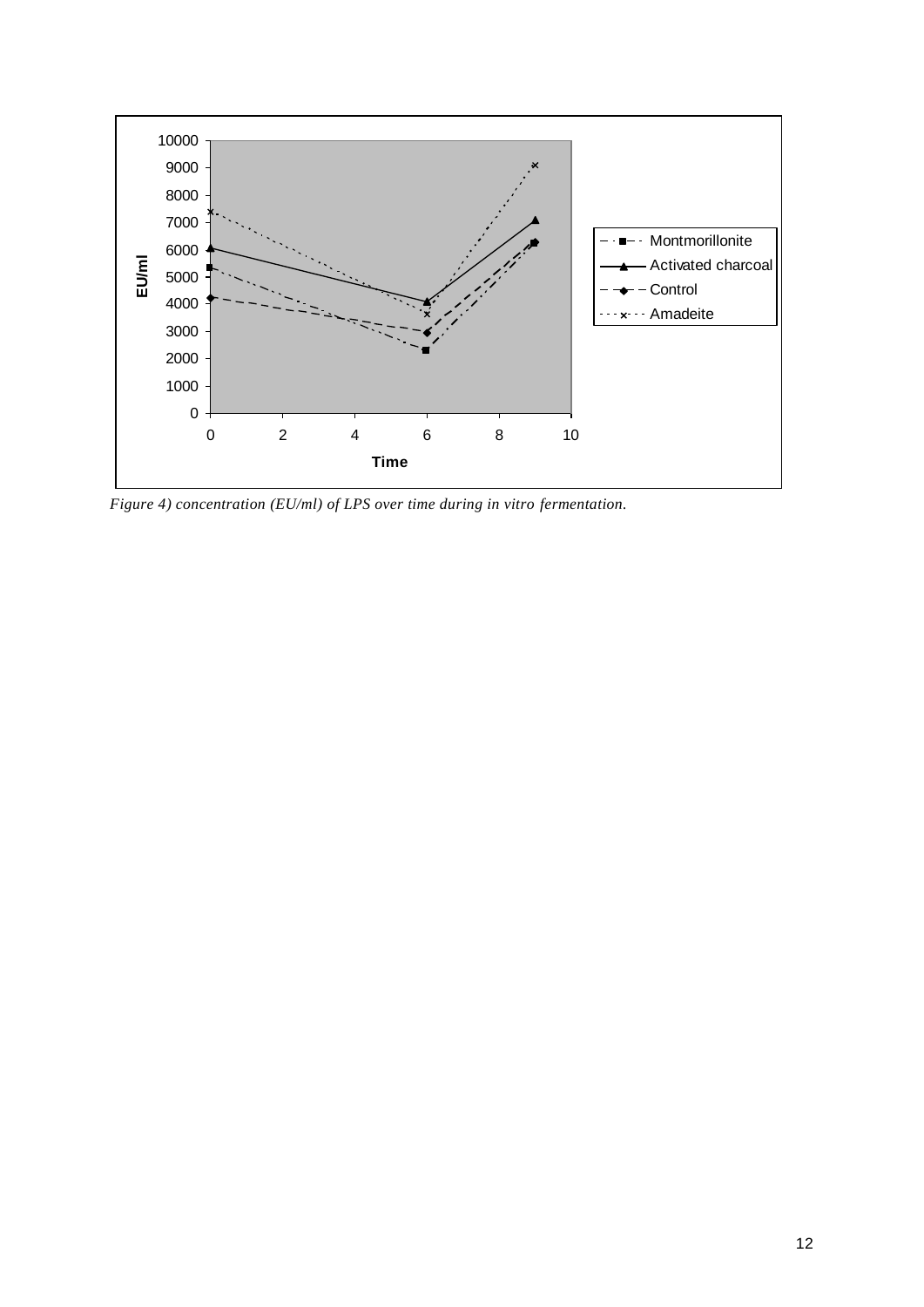## <span id="page-12-0"></span>**Discussion**

The significant effect of time on the absorption percentage in trial 1 can be explained by the behaviour of Amadeite over time. For both pH levels after one hour of incubtation the concentration of LPS increased significantly. One possible explanation may be that the seaweed particles of the Amadeite are interfering with the method of measuring the LPS or perhaps are capable of producing LPS.

This however does not explain why Amadeite does not show the same reaction in trial 2 were there was no increase in LPS although the adsorption percantage did decrease. Amadeite may possibly not be able to bind LPS permanently and it may be released again.

In trial 2 there was also a significant effect of time on the absorption percentage but the difference was again the largest in the Amadeite group. Both montmorrilonite and activated charcoal showed little difference in time, especially montmorrilonite showed almost no difference between sampling times at the 5.5 pH level.

In trial 3 the objective was to determine if the clay minerals and activated charcoal were capable of absorbing naturally formed LPS in an in vitro fermentation model of rumen acidosis. Although we did succeed in creating an acute acidosis with a mean pH of 4,7 in all treatment groups and the control, there was no significant rise in LPS concentration. This could possibly be explained by the fact that the trial was conducted for nine hours only and maybe this was too short a time for the ruminal bacteria to be affected by the low pH and they were not damaged enough yet and therefore no significant rise in LPS could be observed.

## <span id="page-12-1"></span>**Conclusion**

<span id="page-12-2"></span>From the results of trial 1 and 2 it appears that both activated charcoal and montmorrilonite are capable of absorbing LPS in a buffer as well in rumen fluid, and that pH has no effect on the effectivity. Montmorillonite appears to have the most promise as it shows the highest absorption capacity in rumen fluid with no significant difference between the two pH levels.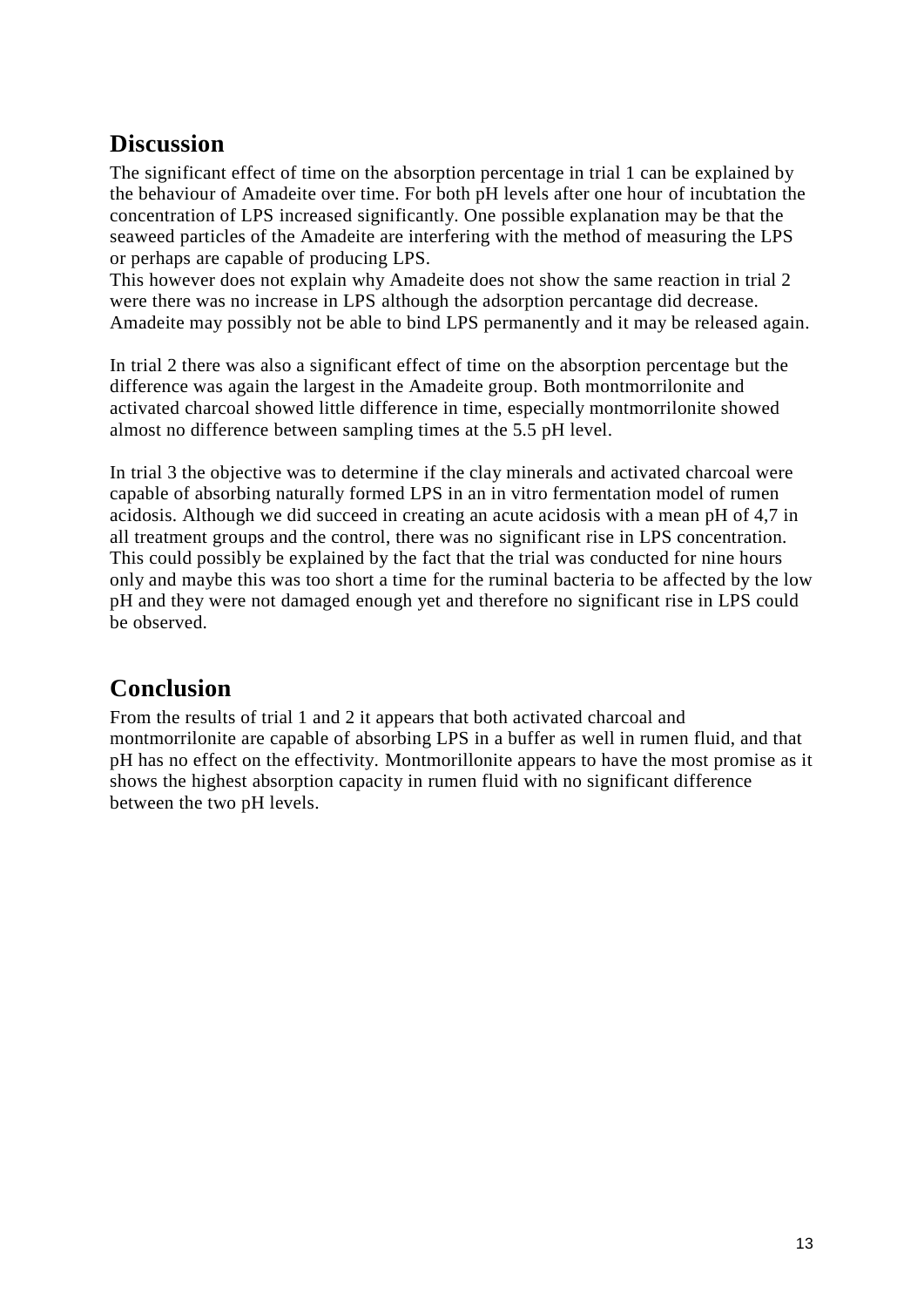## **Acknowledgements**

I would like to thank dr. Rittichai Pilachai for letting me join him in his research and for his excellent guidance during the trials. I would also like to thank dr. Anantachai Chaiotwitiyakun, dr. Thomas Schonewille and dr. Henk Everts for their supervision and feedback on my paper and preperation for the research.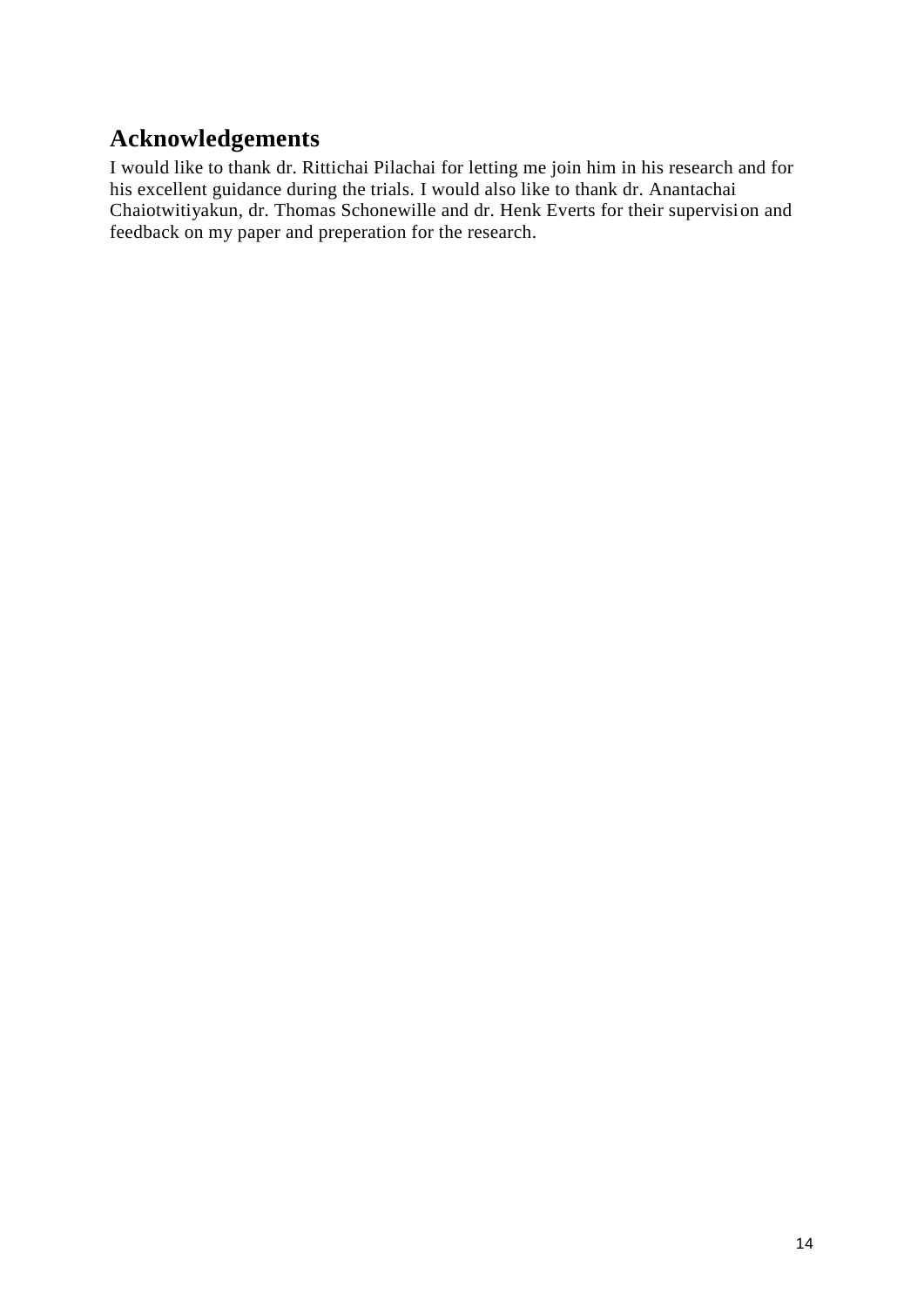### <span id="page-14-0"></span>**Literature**

- Cooper, R., Klopfenstein, T.J. Stock, R., Parrot, C., Herold, D., (1997) Effect of Rumensin and Feed Intake Variation on Ruminal pH. *Nebruska Beef Report.* 49-52
- Diaz, D.E., Hagler Jr., W.M., Hopkins, B.A., Whitlow, L.W. (2003). Aflatoxin binders I: *In vitro* binding assay for aflatoxin B1 by several potential sequestering agents. *Mycopathologia* **156,** 223–226
- Ditter B., Urbaschek R., Urbaschek B., (1983) Ability of various adsorbents to bind endotoxins in vitro and to prevent orally induced endotoxaemia in mice. *Gastroenterology*; **84,** 1547-52.
- Emmanuel, D.G.V., Madsen, K.L., Chruchill, T.A., Dunn, S.M., Ametaj, B.N. (2007). Acidosis and lipopolysaccharide from *Escherichia coli* B:055 cause hyperpermeability of rumen and colon tissues. *Journal of Dairy Science***. 90**, 5552– 5557
- Emmanuel, D.G.V., Dunn, S.M., Ametaj, B.N. (2008). Feeding high proportions of barley grain stimulates an inflammatory response in dairy cows *Journal of Dairy Science***. 91,** 606–614
- Gardiner, K.R., Anderson, N.H., McCaigue, M,D., (1993). Adsorbents as antiendotoxin agents inexperimental colitis *Gut* **34**, 51-55
- Garret, E.F., Pereira, M.N., Nordlund, K.V., Armentano, L.E., Goodger, W.J., Oetzel, G.R. (1999) Diagnostic Methods for the Detection of Subacute Ruminal Acidosis in Dairy Cows, *Journal of Dairy Science* **82**, 1170–1178
- Goad, D.W., Goad, C.L., Nagaraja, T.G., (1998) Ruminal microbial and fermentative changes associated with experimentally inducedsubacute acidosis in steers *Journal of Animal Science* **76**, 234-241
- Gozho, G.N., Plaizier, J.C., Krause, D.O., Kennedy, A.D., Wittenberg, K.M. (2005). Subacute ruminal acidosis induces ruminal lipopolysaccharide endotoxin release and triggers an infammatory response *Journal of Dairy Science.* **88,** 1399–1403
- Gozho, G.N., Krause, D.O., Plaizier, J.C., (2006). Rumen lipopolysaccharide and inflammation during grain adaptation and subacute ruminal acidosis in steers *Journal of Dairy Science.* **89**, 4404–4413
- Greenough, P. R. (2007). Bovine laminitis and lameness: a hands-on approach. Philadelphia, USA.
- Jaber, B,l., Pereira, B.J.G., (1997) Extracorporeal Adsorbent-Based Strategies in Sepsis *American Journal of Kidney Diseases* vol 30, No 5, Suppl 4 (November) pp S44-S56
- Khafipour, E., Krause, D.O., Plaizier, J.C., (2009a). Alfalfa pellet-induced subacute ruminal acidosis in dairy cows increases bacterial endotoxin in the rumen without causing inflammation *Journal of. Dairy Science*. **92**, 1712–1724
- Khafipour, E., Krause, D.O., Plaizier, J.C., (2009b) A grain-based subacute ruminal acidosis challenge causes translocation of lipopolysaccharide and triggers inflammation *Journal of. Dairy Science.* **92,** 1060–1070
- Kleen J.L., Hooijers, G.A., Rehage, J., Noordhuizen, J.P.T.M., (2003) Subacute Ruminal Acidosis (SARA): a Review, *Journal of Veterinary Medicine*. **A 50**, 406–414
- Krause, K.M., Oetzel, G.R., (2006) Understanding and preventing subacute ruminalacidosis in dairy herds: A review, *Animal Feed Science and Technology* **126,** 215–236
- Krehbiel, C.R., Brittom, R.A., Harmon, D.L., Wester, T.J., Stock, R.A. (1995) The effects of ruminal acidosis on volatile fatty acid absorption and plasma activitiesof pancreatic enzymes in lambs *Journal of Animal Science* **73,** 3111-3121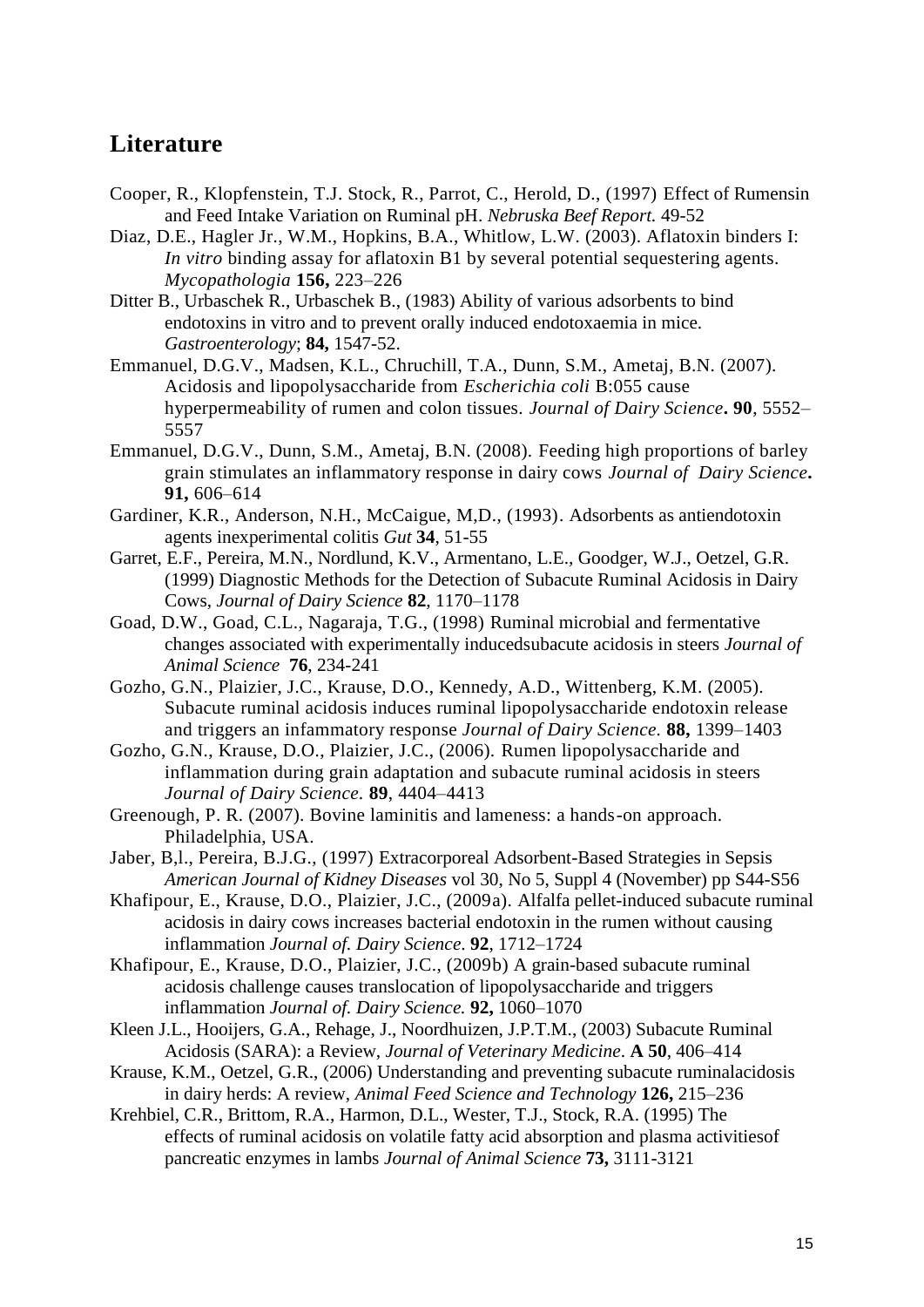- Miatra, S.K., Yoshikawa, T.T,m Guze, L.B., Schotz, M.C., (1981) Properties of Binding of Escherichia coli Endotoxin to Various Matrices, *Journal of clinical microbiology* **13,** 49-53
- Murray, H.H. (2000) Traditional and new applications for kaolin, smectite, and palygorskite: a general overview *Applied Clay Science* **17,** 207–221
- Nocek, J. E. (1997). Bovine acidosis: Implications on laminitis. *Journal of Dairy Science* **80**, 1005-1028.
- Plaizier, J.C., Krause, D.O., Gozho, G.N., McBride, B.W., (2009) Subacute ruminal acidosis in dairy cows: The physiological causes, incidence and consequences, *The Veterinary Journal* **176,** 21–31
- Owens, F.N., Secrist, D.S., Hill, W.J., Gill, D.R., (1998) Acidosis in cattle: a review *Journal of Animal Science* **76,** 275-286
- Russell, J.B., Wilson, W.B., (1996) Why are ruminal cellulolytic bacteria unable to digest cellulose at low pH? *Journal of Dairy Science.* **79**, 1503-1509
- Soliva, C.R., I.K. Hindrichsen, L. Meile, M. Kreuzer, and A. Machmüller. (2003). Effects of lauric and myristic acid on rumen methanogens and methanogenesis *in vitro*. *Letters of Appied. Microbiology.* **37**, 35–39.
- Spotti, M., Fracchiolla, M.., Arioli, F., Caloni, F., Pompa, G. (2005) Aflatoxin B1 binding to sorbents in bovine rumen fluid. *Veterinary researsch communication* **29**, 507-515
- Steczko, J., Ash, S.R., Blake, D.E., Carr, D.J., Bosley, R.H., (1999) Cytokines and endotoxin removal by sorbents and its application in push–pull sorbent-based pheresis: the biologic-DTPF system *Artificial Organs* **23**(4), 310–318
- Stone, W.C., (2004) Nutritional approaches to minimize subacute ruminal acidosis and laminitis in dairy cattle, *Journal of Dairy Science* **87,**(E. Suppl.) E13–E26